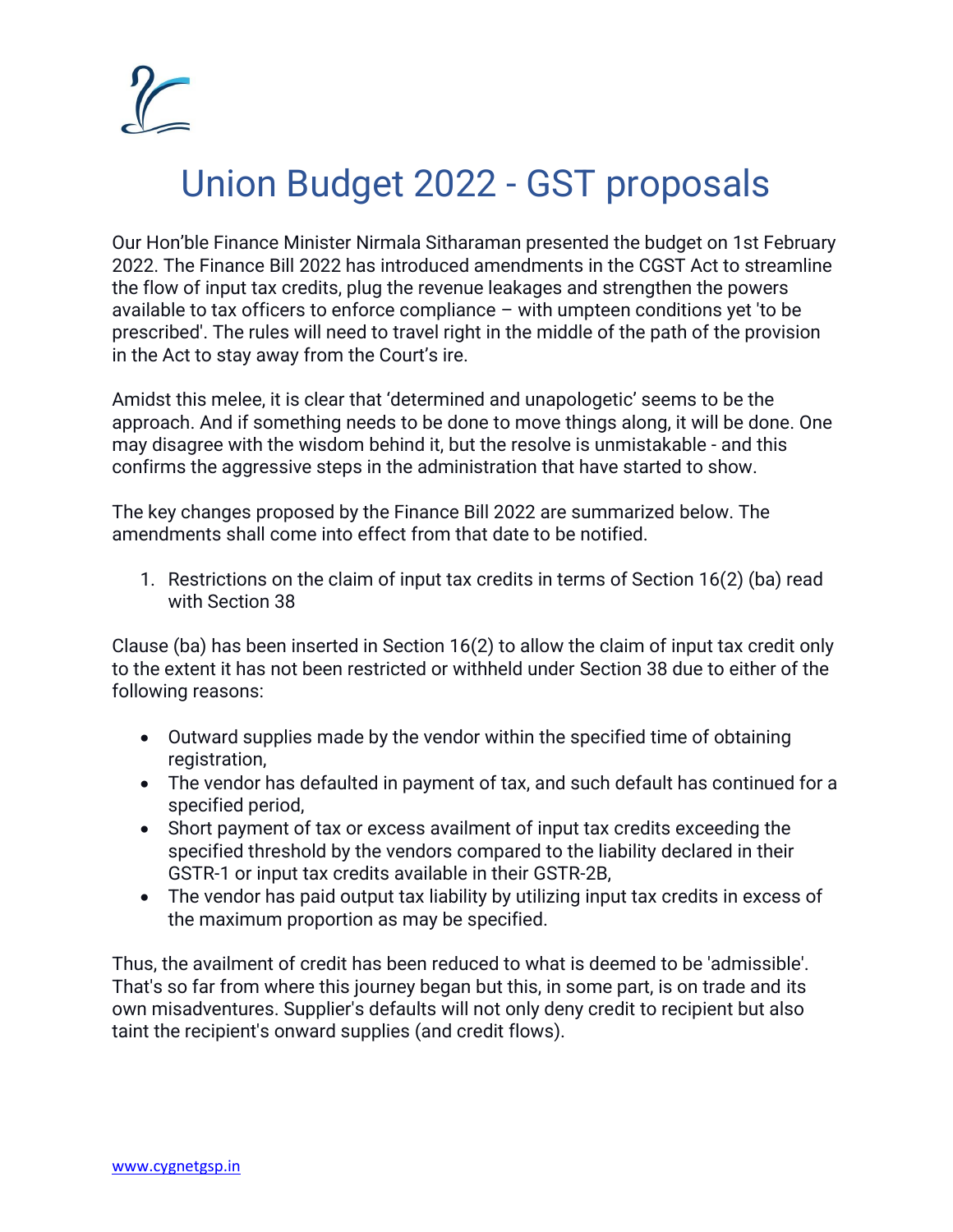

2. Extension in the time limit for [claiming input tax credits](https://www.cygnetgsp.in/digitization-in-accounts-payable-process-and-how-it-will-help-in-itc-claim/)

The time limit for availing input tax credits on invoice and debit notes under Section 16(4) shall be extended from September to the 30th day of the month of November, subsequent to the financial year in which they were issued (or filing of annual return for the year).

3. Suo-moto cancellation of the registration

Section 29 shall be amended to allow the tax officials to cancel the registration if the returns have not been filed for the specified period (instead of a continuous period of six months for regular registrations) or the return for the financial year has not been filed beyond three months from the due date by composition dealer.

4. Extension of the time limit for issuing credit notes

The time limit for issuance of credit notes in respect of a supply made during the year shall be extended from September to the 30th day of November of the following Financial year.

5. Sequential filing of returns of outward supplies

Section 37 shall be amended to enable prescribing conditions and restrictions for furnishing the details of outward supplies, including restriction of filing the return if previous returns have not been filed and conditions for communication of the details of such supplies to the recipients.

Further, the time limit for rectification of errors and omissions in respect of details of outward supplies (GSTR-1) shall be extended from September to the 30th day of November of the subsequent Financial year.

6. Return of outward supplies to be pre-condition for filing return u/s 39

Furnishing the details of outward supplies for a tax period has been made a precondition for furnishing the return under Section 39. The amendments will also extend the time for rectification of errors in the return furnished under Section 39 (GSTR-3B) till the 30th day of November of the following financial year.

Further, the taxpayers opting for filing quarterly returns shall have an option to pay selfassessed tax or an amount determined under such conditions as may be prescribed.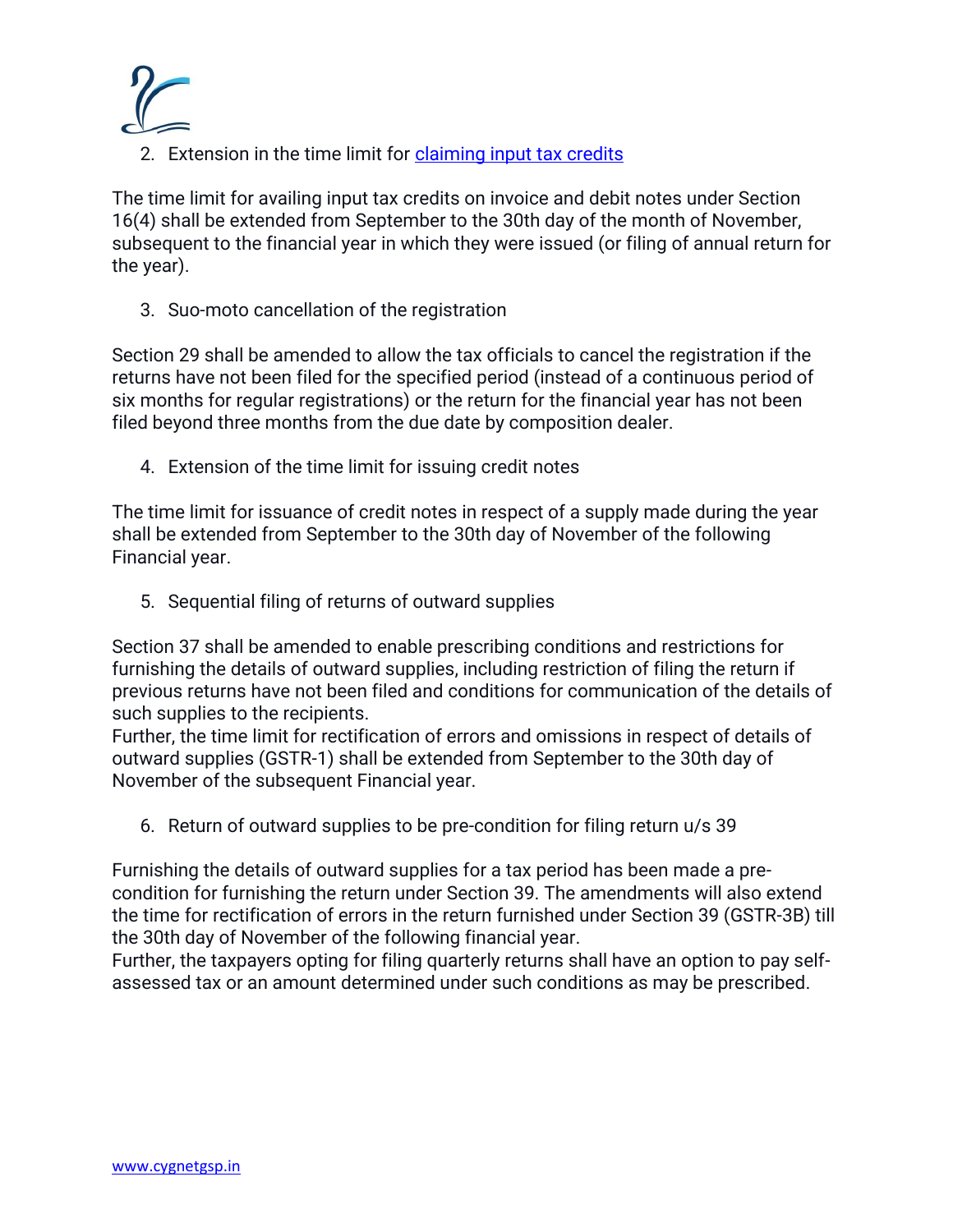

7. The provisional claim of input tax credits replaced with self-assessment

The concept of a provisional claim of input tax credits under Section 41 has been substituted with the claim based on self-assessment, subject to such conditions and restrictions as may be prescribed.

The input tax credits so availed shall be required to be reversed (along with interest, if utilized) if the tax thereon has not been paid by the supplier, and credit can be subsequently re-availed on payment of tax by the [vendor.](https://www.cygnetgsp.in/vendor-payments-not-so-simple-under-gst/)

In the case of D. Y. Beathel Enterprises, the Madras High Court was pleased to interpret the obligation to ensure the tax has been paid to the Government as a secondary obligation and insisted that the Department should first proceed against the supplier and exhaust the remedy of recovery before demanding reversal of input tax credit from the recipient.

8. Two-way communication process omitted

The provisions pertaining to matching, reversal, and reclaim of input tax credits contained in Sections 42, 43, and 43A shall be omitted to do away with the two-way communication process in return filing.

9. Transfer of unutilized cash balance in the ledger and restriction on utilization of input tax credits

The amount available in the electronic cash ledger can be transferred between tax, ledger, interest, penalty, fee, or any other amount within the same registration. Balance in electronic cash ledger for IGST/CGST can be transferred to another registration within/outside the State (distinct person) as IGST/CGST, subject to the condition that there is no unpaid tax liability.

Further, the utilization of the balance in the electronic credit ledger may be restricted by prescribing the maximum proportion of output tax liability that may be discharged through such balance. Violation of this condition can lead to blockage of the input tax credit for the recipient u/s 38.

10.Interest to be levied only on excess utilization of input tax credits

Section 50(3) has been amended retrospectively with effect from 1st July 2017 to provide for levy of interest on the excess availment of input tax credits only to the extent they have been utilized.